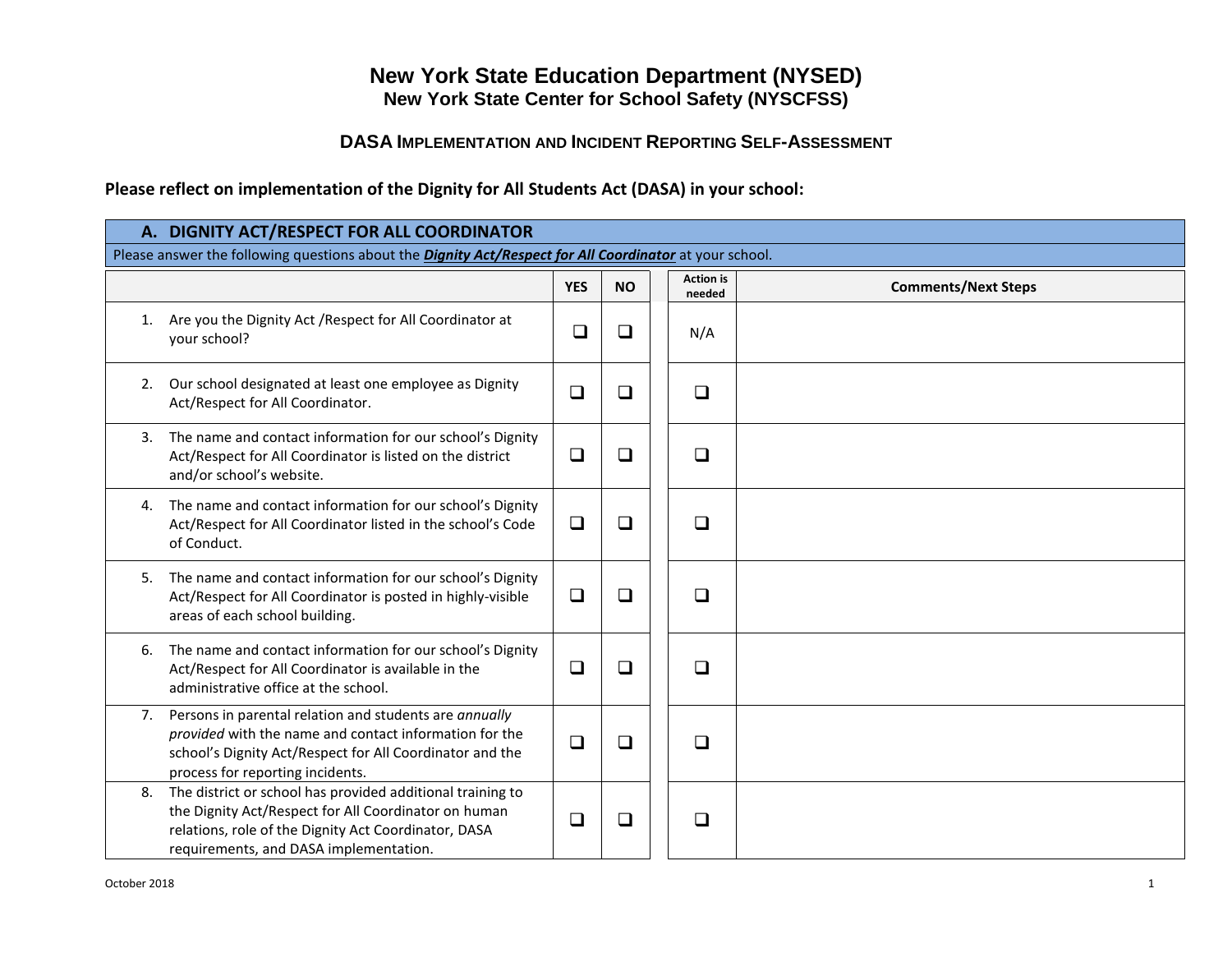|    | <b>B. CODE OF CONDUCT</b>                                                                                                                                                                                    |            |           |  |                            |                            |  |  |  |
|----|--------------------------------------------------------------------------------------------------------------------------------------------------------------------------------------------------------------|------------|-----------|--|----------------------------|----------------------------|--|--|--|
|    | Please answer the following questions about the <b>Code of Conduct</b> in your district.                                                                                                                     |            |           |  |                            |                            |  |  |  |
|    |                                                                                                                                                                                                              | <b>YES</b> | <b>NO</b> |  | <b>Action</b> is<br>needed | <b>Comments/Next Steps</b> |  |  |  |
|    | 1. Our district currently has a written Code of Conduct in<br>place that governs the conduct of students, teachers,<br>school personnel, and visitors.                                                       | $\Box$     | $\Box$    |  | $\Box$                     |                            |  |  |  |
| 2. | The Code of Conduct prohibits discrimination, harassment,<br>bullying, or cyberbullying against students, by employees<br>or students on school property, at school functions, or off<br>of school property. | $\Box$     | $\Box$    |  | $\Box$                     |                            |  |  |  |
| 3. | The Code of Conduct is posted on the district website.                                                                                                                                                       | $\Box$     | $\Box$    |  | $\Box$                     |                            |  |  |  |
|    | 4. Our district provided copies of the Code of Conduct to all<br>students.                                                                                                                                   | $\Box$     | $\Box$    |  | $\Box$                     |                            |  |  |  |
| 5. | Our district provided copies of the Code of Conduct to all<br>persons in parental relation to students.                                                                                                      | $\Box$     | $\Box$    |  | ❏                          |                            |  |  |  |
| 6. | Our district provided copies of the Code of Conduct to<br>each teacher.                                                                                                                                      | □          | $\Box$    |  | □                          |                            |  |  |  |
| 7. | Our district has translated copies of the Code of Conduct<br>available for students or persons in parental relation.                                                                                         | $\Box$     | $\Box$    |  | $\Box$                     |                            |  |  |  |
| 8. | Our district has an age-appropriate version of the Code of<br>Conduct, written in plain language.                                                                                                            | $\Box$     | $\Box$    |  | $\Box$                     |                            |  |  |  |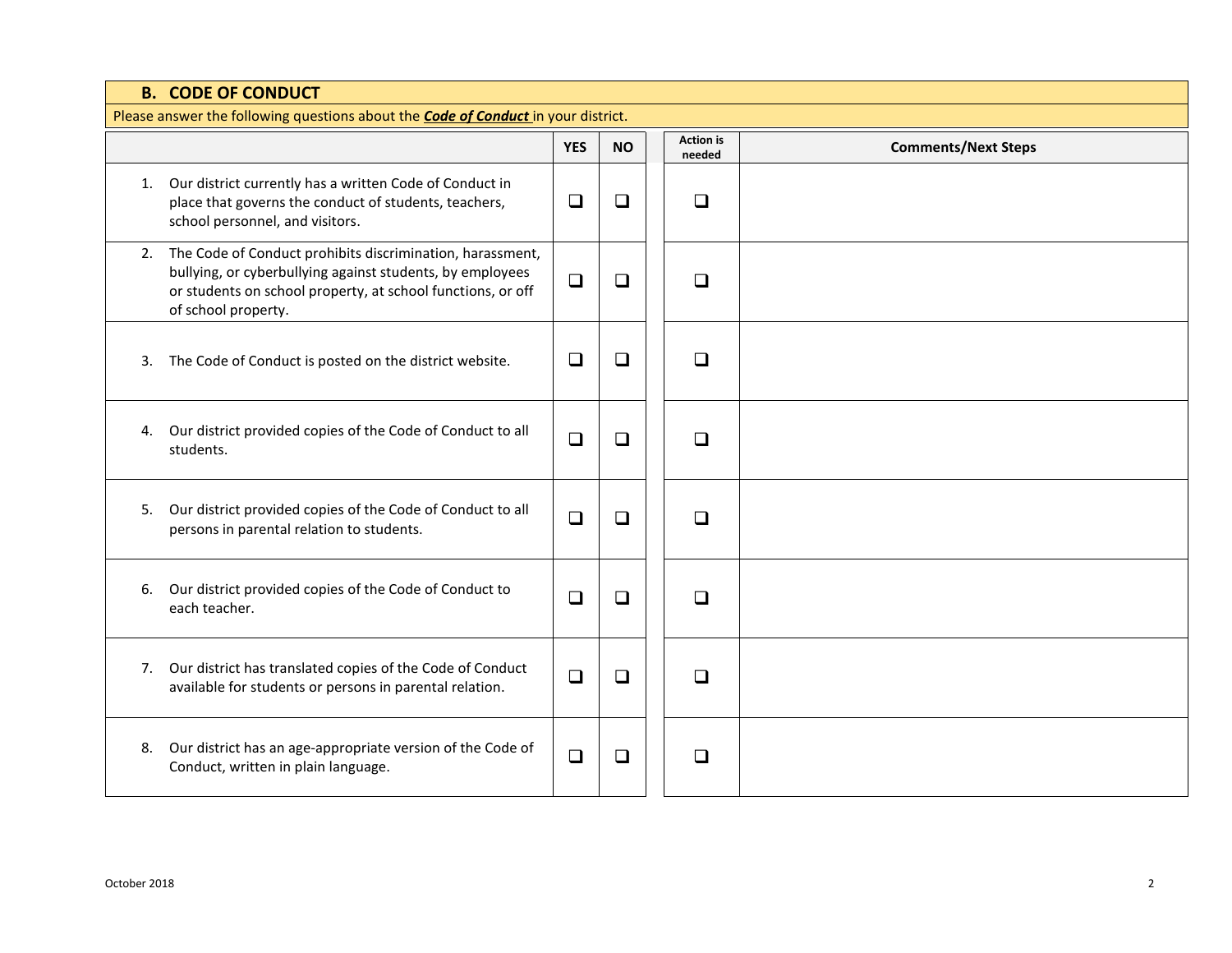|                                                                                                             | <b>C. RECEIVING DASA COMPLAINTS</b>                                                                                                                                                                       |            |           |  |                            |                            |  |  |  |
|-------------------------------------------------------------------------------------------------------------|-----------------------------------------------------------------------------------------------------------------------------------------------------------------------------------------------------------|------------|-----------|--|----------------------------|----------------------------|--|--|--|
| Please answer the following questions about the <i>process of receiving DASA complaints</i> at your school. |                                                                                                                                                                                                           |            |           |  |                            |                            |  |  |  |
|                                                                                                             |                                                                                                                                                                                                           | <b>YES</b> | <b>NO</b> |  | <b>Action</b> is<br>needed | <b>Comments/Next Steps</b> |  |  |  |
| 1.                                                                                                          | Our school has a DASA incident reporting/complaint form.                                                                                                                                                  | □          | ❏         |  | □                          |                            |  |  |  |
| 2.                                                                                                          | The DASA incident reporting/complaint form for our school<br>is posted on the school's and/or district's website.                                                                                         | $\Box$     | ❏         |  | ⊓                          |                            |  |  |  |
| 3.                                                                                                          | Our school has an online incident reporting/complaint<br>system.                                                                                                                                          | $\Box$     | ❏         |  | □                          |                            |  |  |  |
| 4.                                                                                                          | Our staff receives annual training on incident/complaint<br>reporting, including the time frame for reporting<br>incidents/complaints to the Dignity Act/Respect for All<br>Coordinator or administrator. | $\Box$     | ❏         |  | □                          |                            |  |  |  |
| 5.                                                                                                          | Our staff can answer the question, "What should I do when<br>I am told about an incident/complaint related to<br>discrimination, harassment, bullying, or cyberbullying?"                                 | $\Box$     | ❏         |  | $\Box$                     |                            |  |  |  |
| 6.                                                                                                          | Our staff can answer the question, "When should an<br>incident of discrimination, harassment, bullying, or<br>cyberbullying be reported to the Dignity Act/Respect for All<br>Coordinator?"               | ப          | ❏         |  | П                          |                            |  |  |  |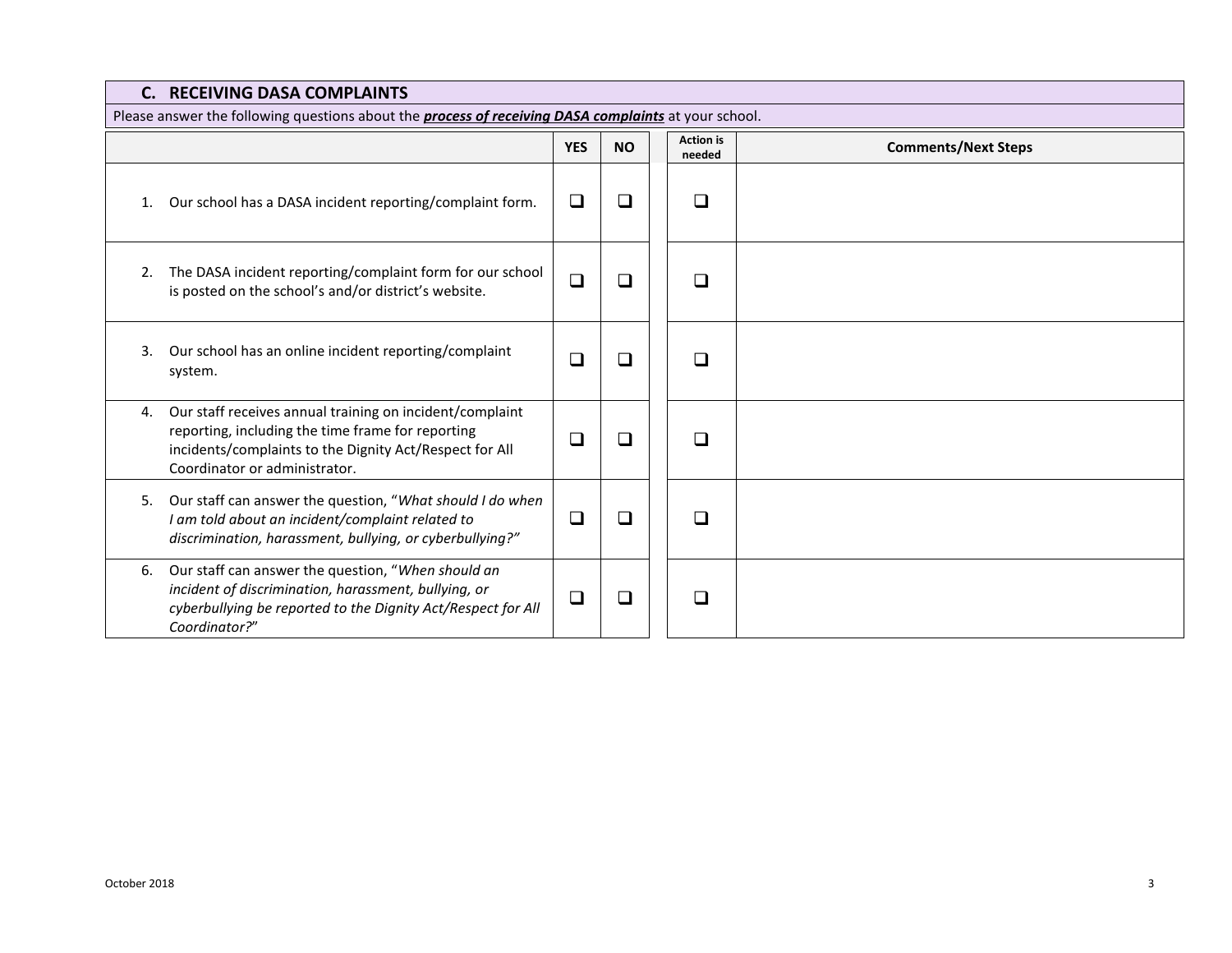## **D. INCIDENT INVESTIGATION**

| Please answer the following questions about the <i>incident investigation process</i> at your school related to discrimination, harassment, bullying, and cyberbullying. |                                                                                                                                              |            |           |  |                            |                            |
|--------------------------------------------------------------------------------------------------------------------------------------------------------------------------|----------------------------------------------------------------------------------------------------------------------------------------------|------------|-----------|--|----------------------------|----------------------------|
| Does the incident investigation process at your school include the<br>following?                                                                                         |                                                                                                                                              | <b>YES</b> | <b>NO</b> |  | <b>Action</b> is<br>needed | <b>Comments/Next Steps</b> |
|                                                                                                                                                                          | 1. Interviewing targets separately, and away from the alleged<br>offender first.                                                             | $\Box$     | $\Box$    |  | $\Box$                     |                            |
|                                                                                                                                                                          | 2. Interviewing the student accused of any reported<br>incidents.                                                                            | $\Box$     | $\Box$    |  | $\Box$                     |                            |
| 3.                                                                                                                                                                       | Interviewing any witnesses to any reported incidents.                                                                                        | $\Box$     | $\Box$    |  | $\Box$                     |                            |
| 4.                                                                                                                                                                       | Obtaining objective evidence from recording devices, or<br>sources of cyberbullying.                                                         | $\Box$     | $\Box$    |  | $\Box$                     |                            |
|                                                                                                                                                                          | 5. Preparing investigative notes regarding any reported<br>incidents.                                                                        | $\Box$     | $\Box$    |  | $\Box$                     |                            |
| 6.                                                                                                                                                                       | Preparing a report of investigation findings on any<br>reported incidents.                                                                   | $\Box$     | $\Box$    |  | $\Box$                     |                            |
|                                                                                                                                                                          | 7. Communicating with persons in parental relation to the<br>target of a reported incident/complaint.                                        | $\Box$     | $\Box$    |  | $\Box$                     |                            |
| 8.                                                                                                                                                                       | Communicating with persons in parental relation to the<br>student offender of an incident verified as a material<br>incident.                | $\Box$     | $\Box$    |  | $\Box$                     |                            |
|                                                                                                                                                                          | 9. Contacting law enforcement when the harassment,<br>bullying and/or discriminatory behavior is believed to<br>constitute criminal conduct. | $\Box$     | $\Box$    |  | $\Box$                     |                            |
|                                                                                                                                                                          | 10. Determining if a report is verified as a material incident.                                                                              | $\Box$     | $\Box$    |  | $\Box$                     |                            |
|                                                                                                                                                                          | 11. Determining if an incident is bias-related, and the type of<br>bias involved.                                                            | $\Box$     | $\Box$    |  | ❏                          |                            |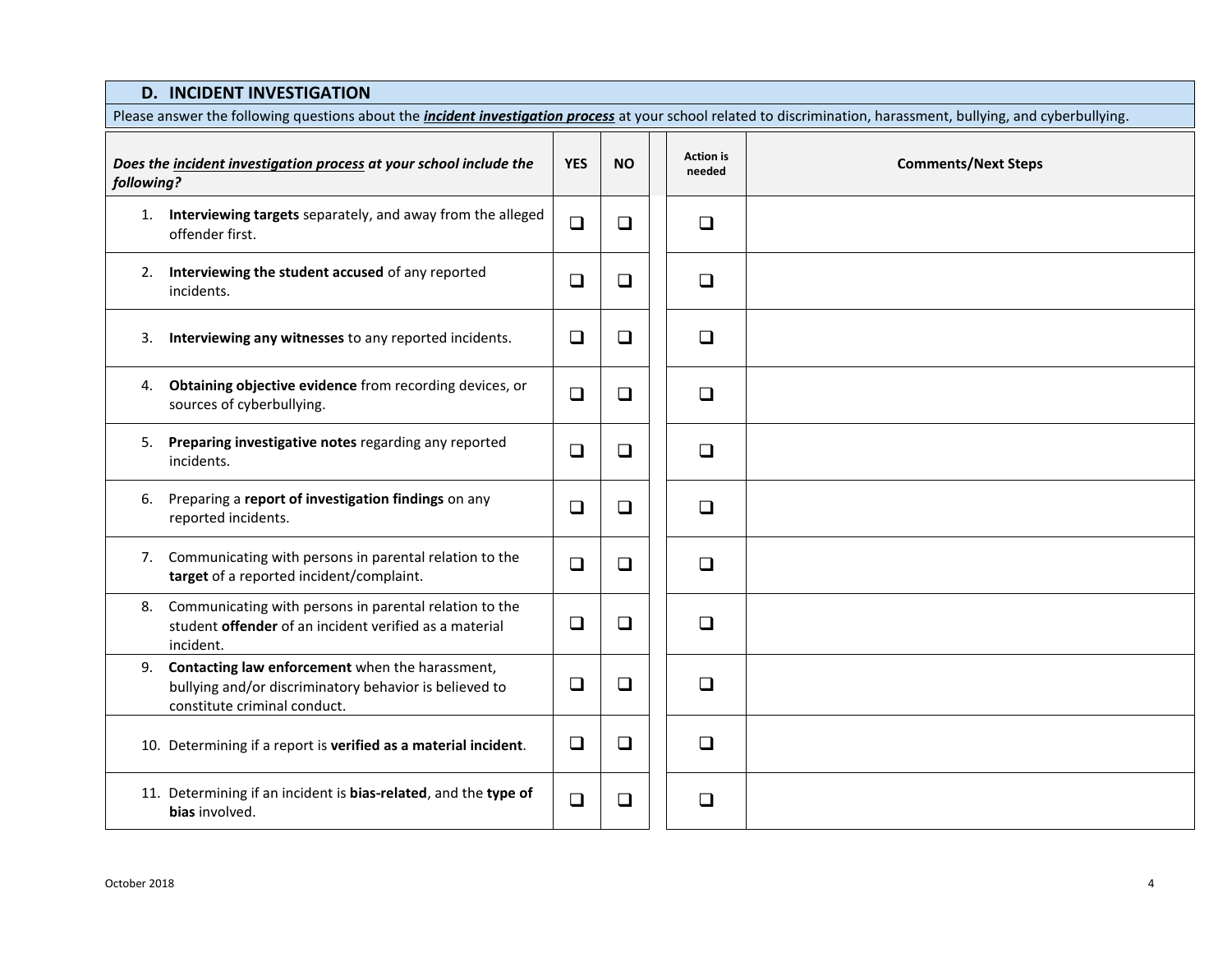|            | E. POST-INVESTIGATION                                                                                                                                                                                          |            |           |  |                            |                            |  |  |
|------------|----------------------------------------------------------------------------------------------------------------------------------------------------------------------------------------------------------------|------------|-----------|--|----------------------------|----------------------------|--|--|
|            | Please answer the following questions about the <b>post-investigation process</b> related to discrimination, harassment, bullying, and cyberbullying at your school.                                           |            |           |  |                            |                            |  |  |
| following? | Does the post-investigation process at your school include the                                                                                                                                                 | <b>YES</b> | <b>NO</b> |  | <b>Action</b> is<br>needed | <b>Comments/Next Steps</b> |  |  |
|            | 1. Developing a plan with the Dignity Act/Respect for All<br>Coordinator and other staff that addresses the hostile<br>environment to eliminate the discrimination, harassment,<br>bullying, or cyberbullying. | $\Box$     | $\Box$    |  | $\Box$                     |                            |  |  |
|            | 2. Determining an intervention that focuses upon the safety<br>of the targeted student.                                                                                                                        | $\Box$     | $\Box$    |  | $\Box$                     |                            |  |  |
| 3.         | Consulting with other staff to develop a plan to address a<br>material incident.                                                                                                                               | $\Box$     | $\Box$    |  | $\Box$                     |                            |  |  |
| 4.         | Communicating with staff on how to implement a plan to<br>address a material incident.                                                                                                                         | $\Box$     | $\Box$    |  | $\Box$                     |                            |  |  |
|            | 5. Communicating with the target of a material incident on<br>steps to take and whom to contact if the behavior<br>continues to occur.                                                                         | $\Box$     | $\Box$    |  | $\Box$                     |                            |  |  |
| 6.         | Developing a plan with staff to follow-up with the target<br>of a material incident.                                                                                                                           | $\Box$     | $\Box$    |  | $\Box$                     |                            |  |  |
| 7.         | Reporting the material incident as required on the School<br>Safety and the Educational Climate (SSEC) Summary Data<br>Collection Form.                                                                        | $\Box$     | $\Box$    |  | $\Box$                     |                            |  |  |
| 8.         | Reporting the aggregate number of material incidents to<br>the district superintendent/charter school leader.                                                                                                  | $\Box$     | $\Box$    |  | $\Box$                     |                            |  |  |
| 9.         | Retention policy for DASA Incident Reporting/Complaint<br>forms and investigatory materials for all reported<br>incidents/complaints.                                                                          | $\Box$     | $\Box$    |  | $\Box$                     |                            |  |  |
|            | 10. Retention policy for DASA Material Incident Reporting<br>forms and investigatory materials for incidents verified as<br>Material Incidents.                                                                | $\Box$     | $\Box$    |  | $\Box$                     |                            |  |  |
|            | 11. Review of incident data with attention to the trends of<br>material incidents (type, location, victim, offender, etc.).                                                                                    | $\Box$     | $\Box$    |  | $\Box$                     |                            |  |  |